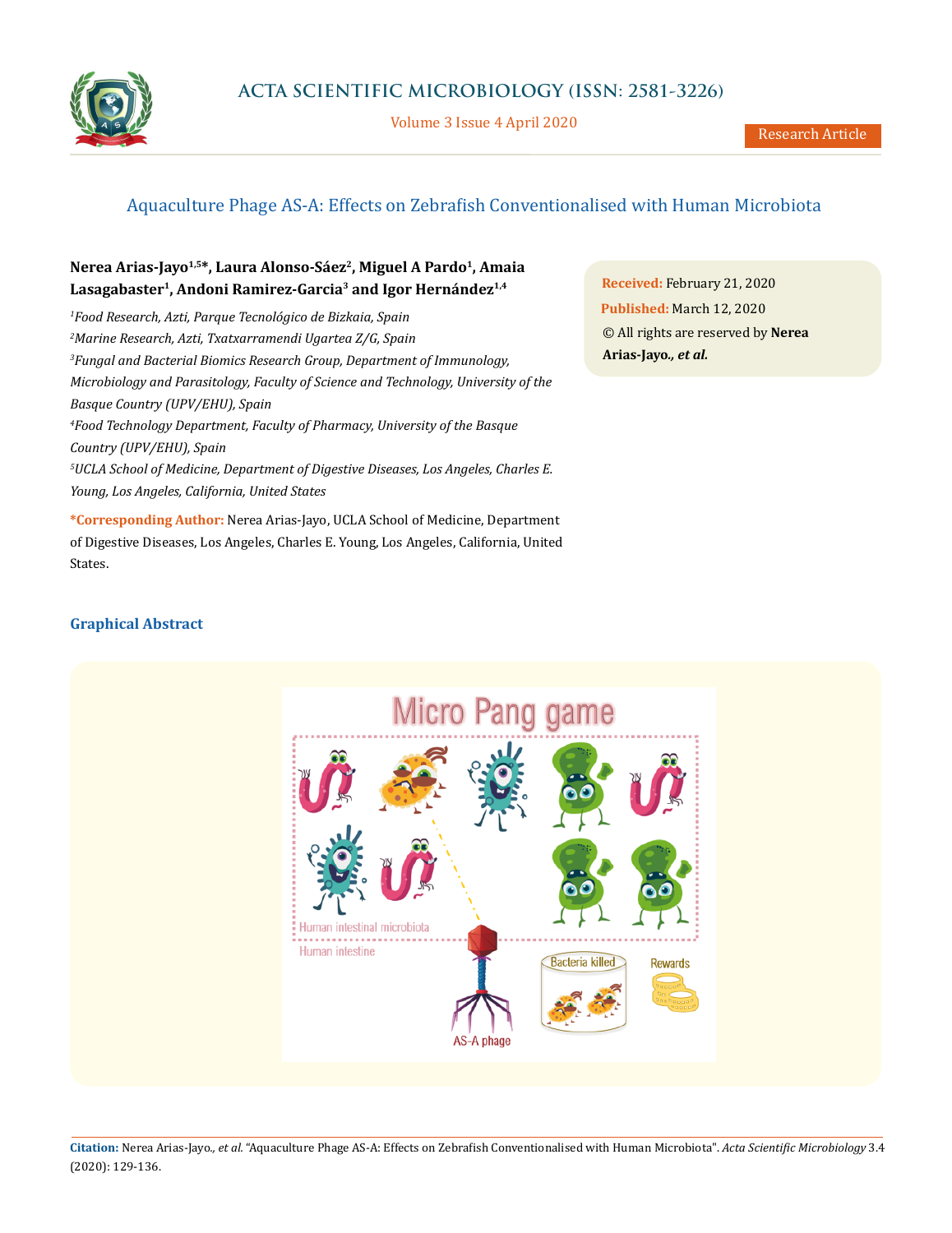### **Abstract**

Phage therapy has been proposed as a new strategy in aquaculture against pathogen bacteria, especially against antimicrobial resistant strains. It is target specific, and promises to be fast, flexible, and inexpensive. However, it requires a deep characterisation of experimental phages before use. For that reason, many researches have focused on the effect of different phages on aquaculture fish. In contrast, to date, the effect of phage in the human bacteriome has not been studied. Zebrafish (Danio rerio) shares homologies with human in terms of organs and cell types. For that reason, the use of this animal model has increased in recent years. The aim of this report was to study the effect of the AS-A phage, highly active against fish pathogens, on the immunity and intestinal microbiota of a human-conventionalised zebrafish model. The expression level of several immune system associated genes was evaluated by realtime qPCR to achieve this aim. In addition, the microbial population was characterised by 16S sequencing after an over-therapeutic phage exposure for 24 hours. Results showed that AS-A phage did not stimulate zebrafish immune response. However, the bacterial population structure was affected. This research provides evidences of the impact of AS-A from fish to human wellbeing.

**Keywords:** Phage Safety; Conventionalised Zebrafish; Aquaculture; Animal Model

### **Introduction**

Phages are estimated to be the most abundant and the most diverse entities in the biosphere, with a large impact on bacterial biomass in all environments [1]. As they are highly specific to a single species or even a strain of bacteria, they usually do not infect other bacteria [2].

In the last years, the use of phages has gained popularity on different research field, due to the increasing problem of multidrugresistant bacteria. They are currently being used in pharmaceutical initiatives and agricultural uses, to eliminate contamination from food and water supplies [3]. Another interesting application for phage therapy is in aquaculture, involving phages active against many fish pathogens, like *Vibrio*, *Flavobacterium, Pseudomonas, Aeromonas* or *Edwardsiella* [4]. For example, protective effects of phages against fish diseases have been tested in Yellowtail (*Seliora quinqueradiata*) infected by *Lactococcus garviea*, Ayu (*Plecoglossus altivelis*) infected by *Pseudomonas plecoglossicida* or in Brook trout (*Salvelinus fontinalis*) infected with *Aeromonas salmonicida* [5,6].

However, there still are many unconclude premises that might be elucidated to estimate the value for the phage therapy in the future. The most important one, is the safety issue [7]. Phages are self-replicating as well as self-limiting. Thus, they replicate exponentially, as bacteria do, and decline when bacterial numbers decrease; representing a limited environmental impact. It is assumed that phages are selective and they will have no effect on non-target microorganisms. However, if a phage is able to switch to consume other bacteria is yet unknown. The potential effects of massive phage utilisation on the environmental bacterial communities in the surrounding ecosystems is of critical importance to safety evaluation, as a result, in aquaculture plants. Additionally, as the human will be the consumer of these aquaculture species, discarding the deleterious effects of aquaculture phages on human gut microbiota would be critical in order to convince producers to use this technology to help legislative and regulation agencies to allow bacteriophage utilisation as zoosanitary agents [8].

In this work, we have used a human microbiota-conventionalized zebrafish model (Danio rerio) to test the selectivity and innocuousness of the phage AS-A for the non-target bacterial community. Zebrafish has been developed with an increasing recognition as a model organism for biomedical and toxicity research in recent years. It represents a rapid and cost-effective model. Here all the experiment was performed in 7 days; and even though axenic animals were used non-specific facilities were needed. Furthermore, zebrafish is physiologically and genetically similar to mammals, and its genome is completely sequenced and available [9,10]. AS-A phage was isolated from sewage water in Aveiro (Portugal) by Pereira., *et al.* [11]. It was described that *Aeromonas salmonicida* is the specific target of this phage. However, it also inactivates other fish pathogenic bacteria, such as *Vibrio angillarum* and *Vibrio parahemoliticum* [11].

130

**Citation:** Nerea Arias-Jayo*., et al.* "Aquaculture Phage AS-A: Effects on Zebrafish Conventionalised with Human Microbiota". *Acta Scientific Microbiology* 3.4 (2020): 129-136.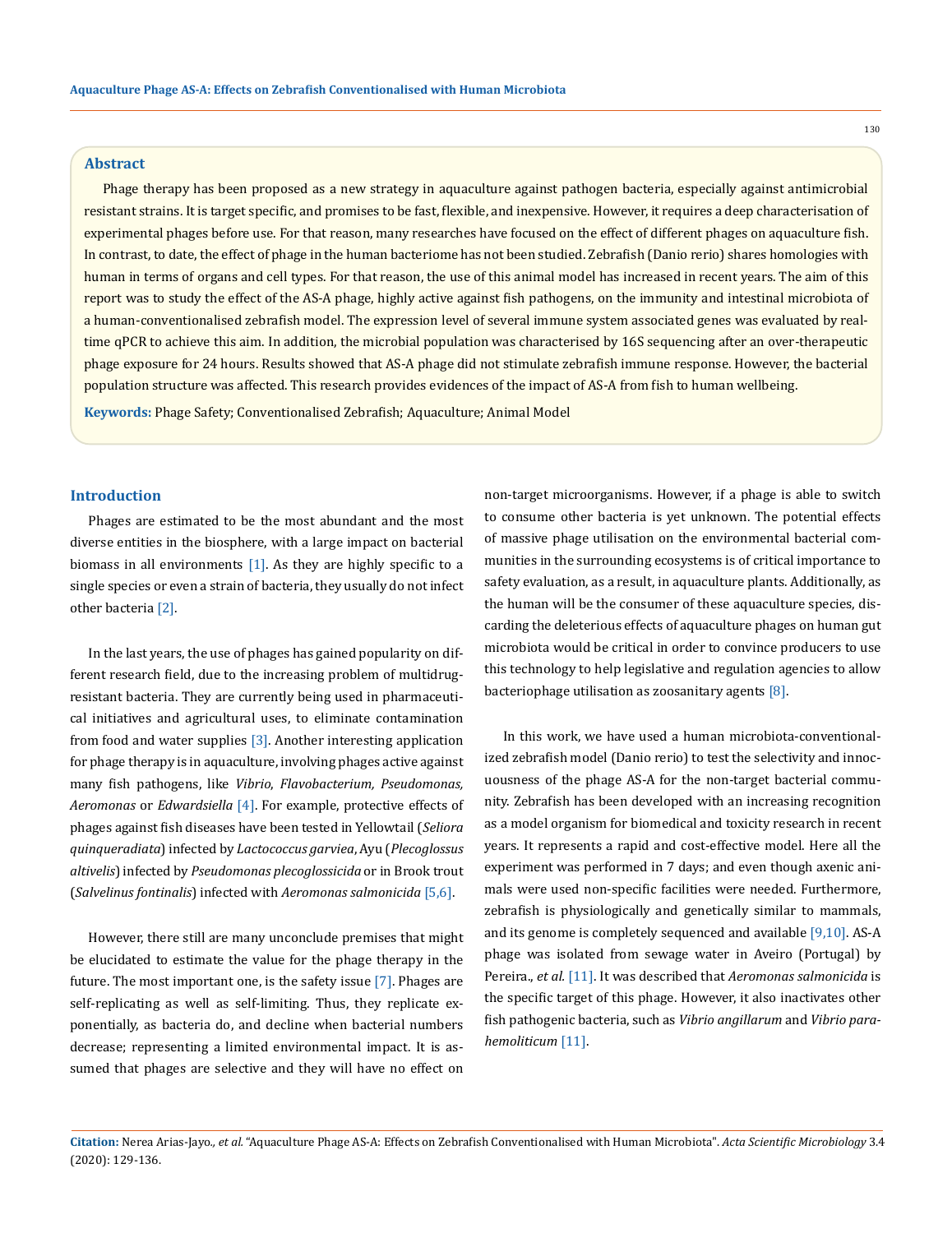In a previous research, the efficacy and safety of AS-A phage in *Senegalese sole* (*Solea senegalensis*) and the surrounding natural bacterial community of aquaculture water were evidenced [12]. Here, the effect of AS-A phage on zebrafish immunity and human microbiota, transplanted in the zebrafish model  $[13]$ , was analysed for the first time.

### **Materials and Methods**

### **Zebrafish husbandry**

Zebrafish (D. rerio, Hamilton 1822) embryos were obtained from wild-type adult zebrafish bred in the AZTI Zebrafish Facility (REGA number ES489010006105; Derio, Spain). Adult zebrafish were reared on a 12 h light/12 h dark cycle, fed with a pelletformulated diet (Gemma Micro 300; Skretting) and maintained at 27°C in 60 L tanks, with aerated freshwater; according to standard protocols [14]. All experimental procedures were approved by the regional animal welfare body (NEIKER-OEBA-2015-004).

#### **Procedure for obtaining germ-free (GF) larvae**

Zebrafish embryos were collected directly from the breeding tanks immediately after fertilisation and germ-free larvae were obtained following a well-established protocol [15]. Briefly, embryos were washed with a sterilised embryo wash buffer (EWB) solution (embryo water (EW): CaCl<sub>2</sub> 294 mg/ml, MgSO<sub>4</sub> 7H<sub>2</sub>O at 123.3 mg/ ml, NaHCO $_3$  at 63 mg/ml, KCl at 5.5 mg/ml and supplemented with methylene blue 0.01% (w/v)), antibiotic solution (AB) (kanamycin 15 *μg*/ml, ampicillin 300 *μg*/ml and amphotericin B 1.25 *μg*/ ml), 0.02% (w/v) polyvinylpyrrolidone (PVP) solution for 2 min,  $0.003\%$  (v/v) bleach solution for 1 h and finally with EWB solution. Afterwards, the embryos were incubated overnight in AB solution. The following day, 50 embryos were collected and transferred to a Petri plate (5.5 cm diameter×1.0 cm) to be immersed in 5 ml EWB solution and treated with two UV light pulses of 1.6 kV (Pulsed UV System XeMatica 1:2L-SA, Steri Beam Systems, GmbH) to inactivate any bacteria present in the sample. The entire procedure was carried out inside a laminar flow cabinet to maintain sterile conditions. Sterile solutions and materials were also used.

Sterility was routinely tested after 96 hpf (hours post fertilization), by culturing on general aerobic and yeast and mould culture media (Petrifilm aerobic count plates and Petrifilm yeast and mould count plates, 3M) and by PCR amplification using primers targeting the 16S ribosomal RNA gene (63f: CAGGCCTAACAGATG-CAAGTC and 1387r: GGGCGGWGTGTACAAGGC) .

age network of Aveiro, Portugal [11]. Phage stocks were stored in 1% chloroform at 4°C. Fresh phage suspension with a titre of approximately 108 plaque forming units per millilitre PFU/ml was prepared in tryptone soy agar (TSB; Oxoid) with  $\mathtt{CaCl}_2^{\phantom i}$  (10 mM) and MgSO<sup>4</sup> (5mM) using *A. salmonicida* (CECT894) as described before [12]. The phage suspension titre was determined in duplicates by a two-layer method using Tryptic Soy Agar medium (TSA; Oxoid) as base agar and soft TSA (0.4% agar) as soft agar using CECT894 as host after cultivation at 72ºC overnight. Results were expressed as PFU/mL.

#### **Phage effect on zebrafish larvae immunity by qPCR**

A transcriptomic analysis was carried out to further characterise the immune response of axenic embryos to phage challenge test at 24 and 48 h. Six pools of twenty 5 dpf zebrafish embryos (n = 120) were exposed to 106 UFP/ml as previously described [17]. Six pools of the same axenic individuals were used as control group (n = 120). After 24 and 48 hour of exposure 3 pools of each condition were euthanised and homogenised in 500  $\mu$ L of dd H<sub>2</sub>O, at each time point. Total RNA was isolated with TRIzol*®* following manufacturer instructions (Invitrogen Life Technology, Merelbeke, Belgium). The RNA concentration and integrity were assessed with an Agilent 2100 Bioanalyzer (Agilent Technology, Santa Clara, Ca). RNA samples with a RIN (RNA Integrity Number) lower than 8.5 were discarded. The reverse transcription was carried out with TaqMan*®* Reverse Transcription following the instructions of the manufacturer. cDNAs were synthesised from the RNA samples in a reverse transcription reaction (RT) containing 20 ng of RNA per assay. RT was performed in a mix containing 1x TaqMan RT bufter, 5.5 mM MgCl<sub>2</sub>, 500 μM dNTPs, 2.5 μM oligo-dT, RNase inhibitor (0.4 U/ $\mu$ L), and 1.25 U/ $\mu$ L MultiScribe reverse transcriptase (Applied Biosystems). The mixture was incubated at 25°C for 10 min and at 48°C for 30 min, and the enzyme was inactivated at 95°C for 10 min. Quantitative PCR was performed with SYBR Green PCR master mix (Roche Diagnostic Rotkreuz, Switzerland.) on a Roche Light Cycler 480. Reaction conditions were as follows: 50ºC for 2 min and 95ºC for 10 min, followed by 40 cycles of 95ºC for 15 s and 60ºC for 1min. Beta actin and elongation factor 1 were used as reference genes. Each sample was tested in triplicate. The mean Ct of each of each gene, normalised against the reference gene and the corresponding control, was calculated by the 2-ΔΔCt method, using the REST 2009 software (Qiagen, Hilden Germany). The transcript levels of six genes related to innate immunity were monitored after exposure to the inflammation inductor agents to select the most appropriate markers. The evaluated genes are listed in table 1.

### **Phage inoculum preparation**

We used phage AS-A, isolated from sewage water from the sew-

**Citation:** Nerea Arias-Jayo*., et al.* "Aquaculture Phage AS-A: Effects on Zebrafish Conventionalised with Human Microbiota". *Acta Scientific Microbiology* 3.4 (2020): 129-136.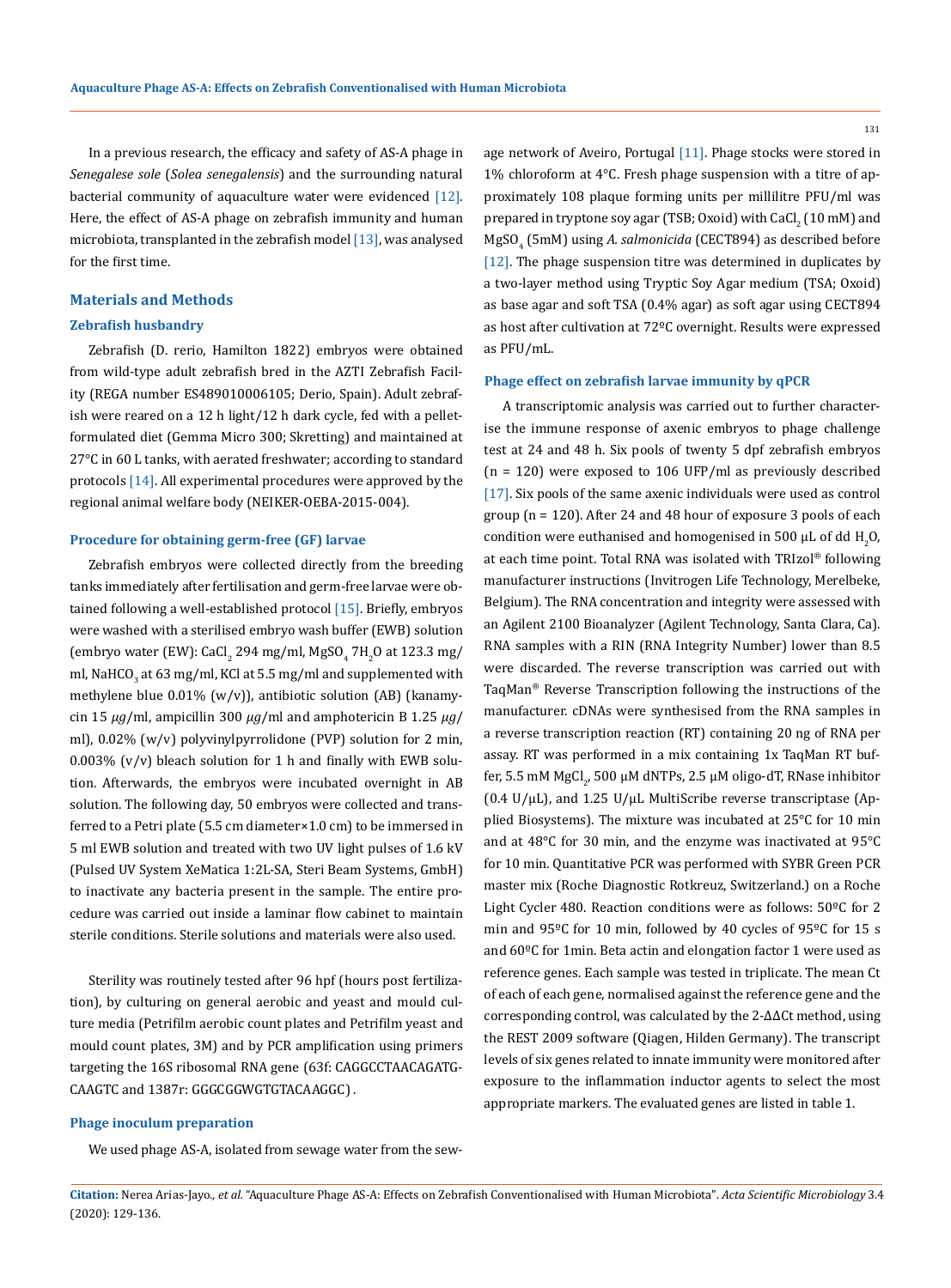| Abbr.       | Gene                             | <b>Description</b>         | <b>NCBI ID</b>                                                               | <b>Sequence</b>                |
|-------------|----------------------------------|----------------------------|------------------------------------------------------------------------------|--------------------------------|
| <b>ACT</b>  | Beta actin                       |                            | NM 131031.1<br>ENSDART00000023156                                            | <b>TGCTGTTTTCCCCTCCATTG</b>    |
|             |                                  | Reference gene             |                                                                              | TTCTGTCCCATGCCAACCA            |
|             |                                  |                            | NM 212844.2<br>NM 001020785<br>NM_001020792.1<br>NM_212814.2<br>NM 001003414 | CTGGAGGCCAGCTCAAACAT           |
| EF1         | Elongation factor 1 alpha        | Reference gene             |                                                                              | <b>ATCAAGAAGAGTAGTACCGCTAG</b> |
|             |                                  |                            |                                                                              | <b>CATTAC</b>                  |
|             |                                  |                            | NM 212779                                                                    | <b>CATTTGCAGGCCGTCACA</b>      |
| $IL1\beta$  | Interleukin $1\beta$             | Pro-inflammatory cytokine  |                                                                              | GGACATGCTGAAGCGCACTT           |
| IL10        | Interleukin 10                   |                            |                                                                              | ATATTTCAGGAACTCAAGCGGG         |
|             |                                  | Anti-inflammatory cytokine |                                                                              | ACTTCAAAGGGATTTTGGCAAG         |
| IL22        | Interleukin 22                   |                            |                                                                              | TGAGGGAGGGTCTGCACAG            |
|             |                                  | Pro-inflammatory cytokine  |                                                                              | CACAAGCGGATGGCTGG              |
| MYD88       | Myeloid differentiation          | Inflammation mediator      |                                                                              | CACAGGAGAGAGAAGGAGTCACG        |
|             | primary response gene 88         |                            |                                                                              | ACTCTGACAGTAGCAGATGAAAGCAT     |
| <b>NFKB</b> | Nuclear factor kappa beta        | Immune response regulator  |                                                                              | AGAGAGCGCTTGCGTCCTT            |
|             |                                  |                            |                                                                              | TTGCCTTTGGTTTTTCGGTAA          |
| <b>MPO</b>  | Myeloid-specific peroxi-<br>dase | Immune response regulator  |                                                                              | CAATGGCCCGCATAATCTG            |
|             |                                  |                            |                                                                              | GCGAAAAGGATCTCTGGGAACT         |

**Table 1:** Primers for transcriptomic analysis.

### **Zebrafish axenic larvae conventionalization with human microbiota**

Germ-free zebrafish larvae were colonised at 5 days-post-fertilization (dpf) with the human intestinal microbiota (HCONV), previously extracted from a human donor, by static immersion following an infection protocol previously published with some modifications [13]. Briefly, one aliquot of the human fecal slurry was thawed at 4ºC and inoculated into rPBS+ medium at a final density of 105 CFU/mL inside the anaerobic chamber. Then, outside in aerobic conditions, it was poured into a petri dish containing zebrafish larvae inside a laminar flow cabinet. After 24 h incubating at 27ºC shaking at 50 rpm (Heidolph unimax 1010), the whole medium was removed, and larvae were washed with clean medium twice. Immediately, zebrafish larvae were divided into 6 pools (3 replicates per condition) containing 20 larvae per pool. After that, AS-A phage culture was added to 3 of the larvae-pools at a final density of 106 UFP/ml (HCONV\_P). Larvae were further incubated for 24 h with the fresh medium and the phage inoculum (HCONV\_P) and in fresh medium (HCONV). Afterwards, pools were washed with fresh sterile rPBS+, passed into a new petri dish and maintained for 6 h in fresh rPBS+ medium. All larvae from the same pool were washed twice in a Tween 20 0.1% (Merck) baths and then washed twice in fresh sterile PBS (1X) to remove any bacteria attached on the skin [18]. Finally, larvae were collected and total gDNA was extracted. Each pool was considered as an independent sample, resulting in 3 samples for phage treated fishes (HCONV<sub>\_P</sub>,  $N = 3$ ) and 3 samples for untreated fishes (HCONV, n = 3). HCONV samples were considered as controls for non-phage samples. Axenic larvae conventionalization and infection is schematized in figure 1.



**Figure 1:** Schema of the conventionalization and infection processes of HCONV and HCONV\_P samples for the microbial analysis, and normally raised larvae for gene expression analysis. Time is represented from 0 h, when eggs are fertilized and the gnotobiotic protocol starts, to 7 dpf where samples are taken for the posterior microbiota analysis by 16 S rRNA sequencing.

**Citation:** Nerea Arias-Jayo*., et al.* "Aquaculture Phage AS-A: Effects on Zebrafish Conventionalised with Human Microbiota". *Acta Scientific Microbiology* 3.4 (2020): 129-136.

132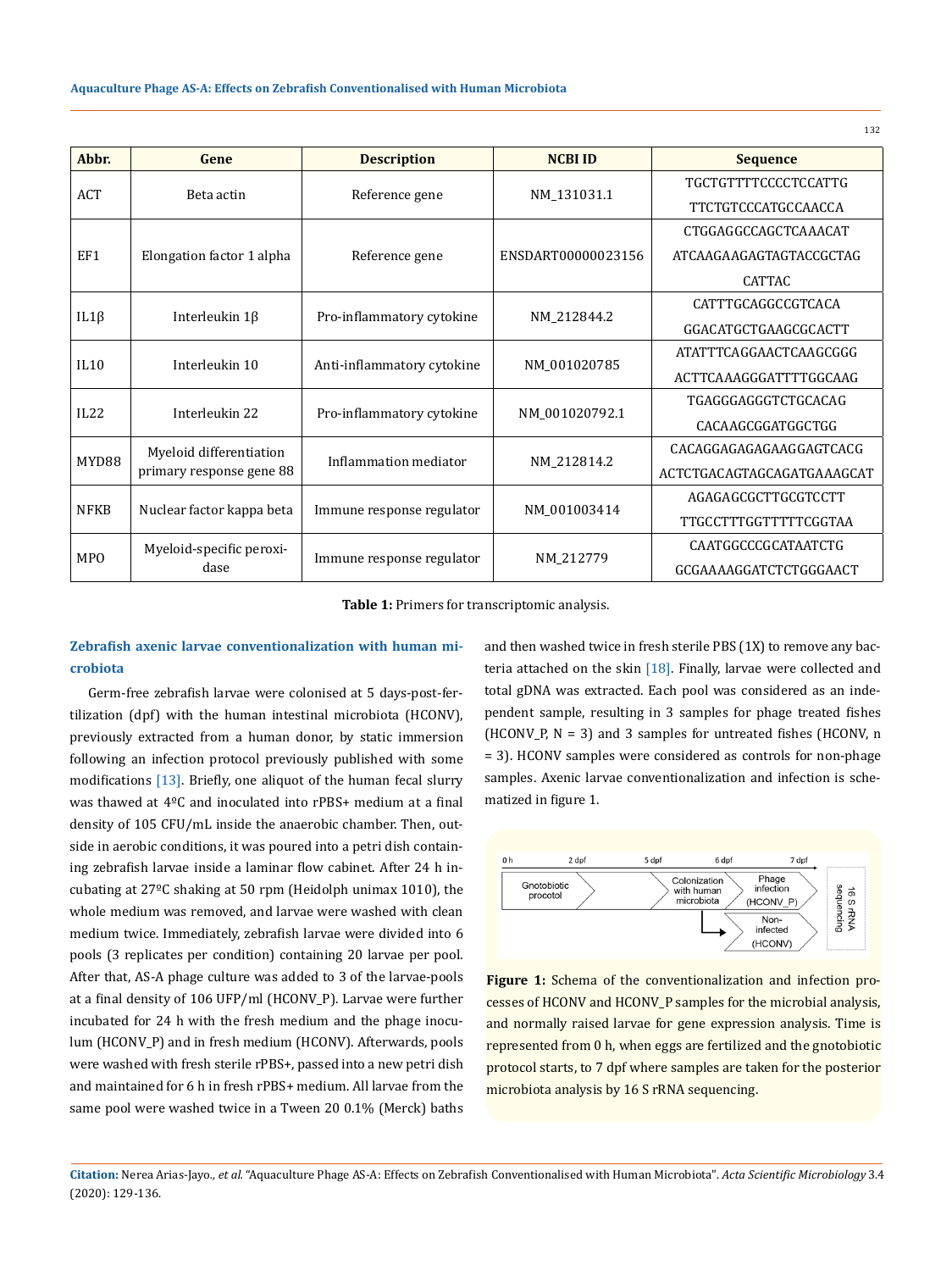## **Analysis of microbial community composition by meta-barcoding**

Total gDNA was extracted from 3 pools of 20 zebrafish larvae per condition, HCONV as a control and HCONV\_P as conventionalised larvae exposed to phage (QIAamp DNA mini kit, Qiagen). DNA quantity and purity were quantified using a Nanodrop 1000 spectrophotometer (Thermo). The microbial community composition was characterized by sequencing the V3-V4 16S rRNA region using the primers S-D-Bact-0341-b-S-17 and S-D-Bact-0785-a-A-21 [19] in an Illumina Miseq Platform as previously described [13]. Briefly, Paired reads were trimmed and merged using Trimmomatic and flash [20]. The rest of the bioinformatics analysis was performed using the mothur platform  $[21]$  (1.37.2). Reads were aligned against a reference SILVA alignment. For operational taxonomic unit (OTU) construction, reads were clustered at the genetic distance cut-offs 0.01 and 0.03 substitution per nucleotide, using the average linkage method. Taxonomic assignment of the OTUs was obtained by classification with SILVA taxonomy (version 128) using the Wang approach  $[22]$ . Alpha diversity indexes were calculated in Mothur; Beta diversity was calculated with Bray-Curtis algorithm in Mothur. Other statistics and figures were performed in R (3.4.0 version).

### **Results and Discussion**

### **AS-A phage effect on zebrafish larvae immunity**

The expression of several cytokines associated with the inflammatory cascade (IL1B), cellular mediators involved in cellular signaling and triggering inflammation (NFKB, IL10, IL22 and MYD88) and antimicrobial peptides secreted by the host (MPO) were monitored by quantitative qPCR  $[15]$ . None of the genes included in this experiment significantly changed in phage-treated samples at 24 or 48 hours of treatments (Figure 2), compared with a control group (larvae without phage solution).

### **AS-A phage effect on zebrafish larvae microbiome**

Considering samples treated and non-treated with the phage, 1962 OTUs were identified at the 0.03 distance cut-off level. The bacterial communities were dominated by members of Proteobacteria and Firmicutes, and also included Actinobacteria and Bacteroidetes. In both cases, the dominant families were *Enterobacteriaceae* (more than 90% of the identified sequences), *Bacillaceae* (up to 2.51%), *Lactobacillaceae* (1.13 - 1.64%), *Streptococcaceae* (1.24 - 1.55%) and *Enterococcaceae* (0.31 - 1.11%) (Figure 3). Aeromonas, the target genera described for this phage, was not detected in any sample as it was not previously identified in the human inoculum used to conventionalized the larvae [13] (Figure 3).



**Figure 2:** Gene expression fold change analysis after 24 and 48 hours of phage treatment exposure. Each box represents the mean of three replicates, and error bars indicate the standard error of the mean. The expression of the control group is 1 for all genes. Differences were considered statistically significant at p < 0.05 (\*).



**Figure 3:** Relative abundances at family level in HCONV and HCONV\_P samples represented in stacked bar charts. The relative abundances of each family and the standard deviation was also represented.

**Citation:** Nerea Arias-Jayo*., et al.* "Aquaculture Phage AS-A: Effects on Zebrafish Conventionalised with Human Microbiota". *Acta Scientific Microbiology* 3.4 (2020): 129-136.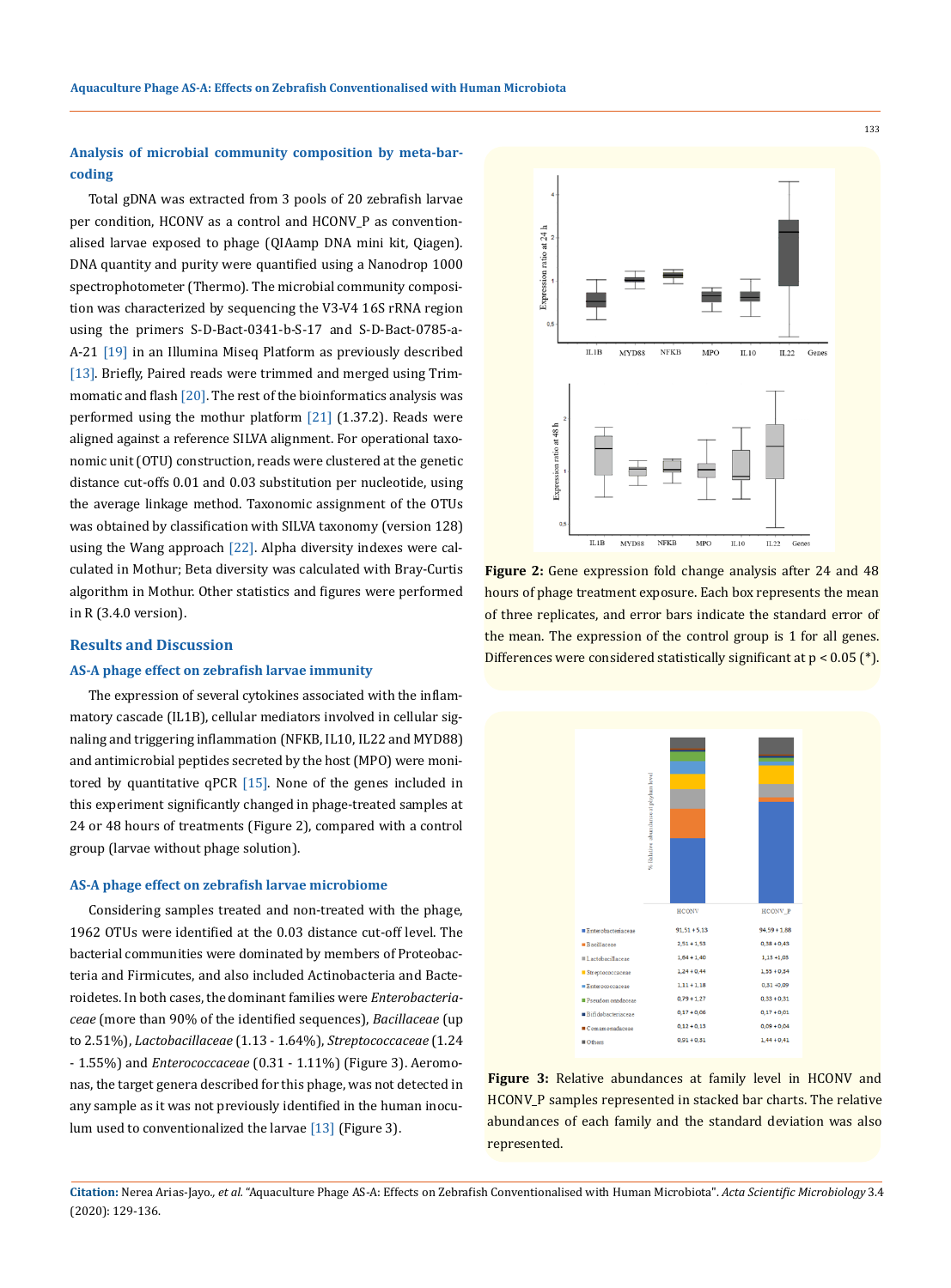The community diversity significantly decreased with the phage treatment calculated by Shannon and Inverse Simpson indices (Figure 4). Non-metric multidimensional scaling (NMDS) and a phylogenetic tree based both on Bray-Curtis algorithm was used to visualise dissimilarities between groups. As shown in Figure 5, different sample clustering was observed between groups, suggesting that the phage treatment changed the community structure (p = 0.095, AMOVA test) (Figure 5).



**Figure 4:** Alpha diversity. (A) Observed richness of bacterial OTUs, (B) Chao estimates of total OTU richness, (C) Shannon index, and (D) Inverse of Simpson diversity estimator are presented for HCONV and HCONV\_P samples. \*p < 0.05.



**Figure 5:** (A) Non-metric multidimensional scaling (NMDS) based on Bray Curtis algorithm for HCONV and HCONV\_P samples (p = 0.095). (B) Bray Curtis dendrogram (p = 0.0329) HCONV clusters away from HCONV\_P samples.  $(R1 = 0.95, R2 = 0.99, R3 = 0.99)$ .

In order to further analyse the observed differences in the microbial community, a LEfSe analysis was performed. Results (Figure 6) showed that the most affected OTU by the phage treatment was OTU 2, affiliated to *Enterobacter*. The relative abundance of this OTU was reduced from 18% in the control group to 0.01% in samples treated with the phage. In contrast, OTU 1, identified as Escherichia-Shigella, increased its abundance in phage-treated samples (Results are summarised in Table 2). Changes in those OTUs could explain the differences in the community diversity presented above, as the major alterations were related to the reduction in the OTU 2 and the increase of the OTU 1.



**Figure 6:** Lineal discriminant analysis effect size (LEfSe) analysis. LDA score for samples is represented in bars. OTUs enriched in phage treated samples are represented in grey, whereas reduced OTUs are in black.

| <b>OTUs</b>      | <b>Associated taxonomy</b> | <b>HCONV</b> | <b>HCONV P</b> |
|------------------|----------------------------|--------------|----------------|
| OTU <sub>1</sub> | Escherichia-shigella       | 72.7589      | 94.2373        |
| OTU <sub>2</sub> | Enterobacter               | 18.4016      | 0.0135         |
| OTU <sub>5</sub> | <b>Bacillus</b>            | 2.3708       | 0.0489         |

**Table 2:** OTU relative abundance.

### **Discussion**

This paper describes for the first time the effect of phage treatment on an animal model conventionalized with human microbiota. Since our aim was to evaluate the effects of phage therapy under a high dose scenario, we used a phage concentration of 106 PFU/ml (i.e., 100 times higher than the effective concentration), and contact time of 24 hours, 4 times the period require for fish protection against *Aeromonas salmonicida* [17].

As the zebrafish immune system activation and signalling molecules of inflammatory response are greatly conserved in mammals [23], these results may be extrapolated to humans. Zebrafish has both innate and adaptive immune systems equivalent to mammals. This species also has an active complement system with three activation routes: the classical, alternative, and lectin pathways [24]. Microbial-associated molecular pattern (MAMP) receptors, which detect conserved molecular patterns in bacteria, viruses and the associated signal-transduction pathways are present in zebrafish

**Citation:** Nerea Arias-Jayo*., et al.* "Aquaculture Phage AS-A: Effects on Zebrafish Conventionalised with Human Microbiota". *Acta Scientific Microbiology* 3.4 (2020): 129-136.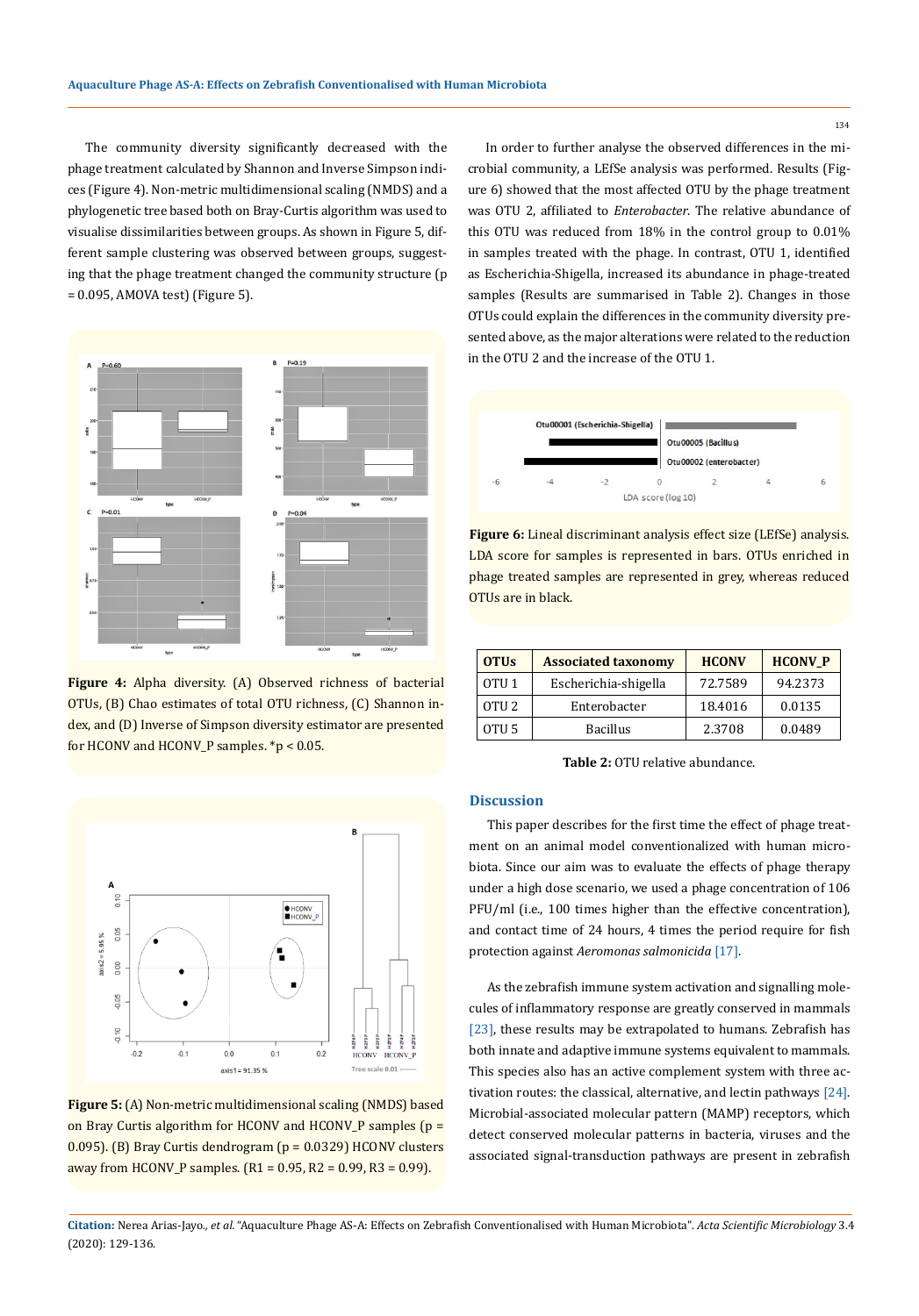[23]. The genes selected for this experiment are cytokines and other inflammatory mediators that are typically activated in common inflammatory processes not only in zebrafish [25], but also in human. In previous experiments, T-4 like phages demonstrated non-adverse health effects on humans, even under high oral doses administration  $[26]$ . Similarly, our results indicate that AS-A phage may not affect the host immune system, as no significant differences in expression levels of the selected genes (Figure 2) were found after 24 and 48 hours exposure to the phage. These results support the hypothesis of the innocuousness of the phage for the host immunity.

The effect of the AS-A phage on the human microbiota was also tested in this experiment, using a zebrafish model conventionalized with human-derived microbiota previously described [13]. Despite the fact that the microbial community of zebrafish and mammals is different in terms of taxonomic composition, dominated by Firmicutes and Bacteroidetes in mice and humans [27] and by Proteobacteria in zebrafish, the responses to microbial colonisation are conserved  $[28]$ . Furthermore, the importance of the gut microbiota in the normal intestinal development and modulating host metabolism in zebrafish has been also highlighted in several studies [29,30].

The concentration of the phage used in this experiment was much higher than that needed to reduce the population of its target, *A. salmonicida.* Indeed, in the microbial community of conventionalized zebrafish larvae, *A. salmonicida* was not detected. Even though phages are thought to be highly specific to a single bacteria or strain, in previous studies AS-A phage was strongly active not only against *A. salmonicida* but also against *V. anguillarum* and *V. parahemoliticum*. Those bacteria are common inhabitants in aquaculture ecosystems [11]. In addition, it was described that *Solea senegalensis* intestinal microbial community was moderately affected by this phage [17]. However, if this phage could be active against other bacterial species from other ecosystems it not yet reported.

According to our results, AS-A phage might reduce the population of *Enterobacter* present in the human microbiota. This genus is affiliated to the class gamma-proteobacteria as well as *vibrio*. Furthermore, in our study the lack of *Enterobacter* is related to an increase of *Escherichia-Shigella*.

Due to the lack of the AS-A phage specific target in the human microbiota, this phage might have infected *Enterobacter*, reducing its population and allowing the growth of other non-sensitive strains, such as *Escherichia-Shigella*. Accordingly, it was previously demonstrated that AS-A phage is not active against *Escherichia coli* [12].

### **Conclusion**

Taking all together, it might be speculated that even the zebrafish immune system is not affected by AS-A phage in terms of the expression levels of a battery of marker genes related to the innate immune system that are conserved between zebrafish and mammals, this phage has a broader host range than expected and could have a lytic activity against more targets, such as bacteria from *Enterobacter genera*. Additional studies are required to confirm this speculation; however, the preliminary results presented in this work open a window to further research.

### **Acknowledgements**

This research was financed by the Life+ Enviphage project from the EC LIFE+ program (LIFE13 ENV/ES/001048). NA is the recipient of a PhD fellowship from to the Department of Environment, Territorial Planning, Agriculture and Fisheries of the Basque Country Government. LAS has been funded with a Ramon y Cajal Fellowship by the Spanish Ministry of Economy and Competitiveness. The authors thank Dr Almeida (University of Aveiro) for the AS-A supply.

#### **Conflict of Interest**

The authors declare no conflicts of interest.

### **Bibliography**

- 1. [Meaden S and B Koskella. "Exploring the Risks of Phage Appli](https://www.ncbi.nlm.nih.gov/pubmed/24348468)cation in the Environment". *[Frontiers in Microbiology](https://www.ncbi.nlm.nih.gov/pubmed/24348468)* 4 (2013): [358.](https://www.ncbi.nlm.nih.gov/pubmed/24348468)
- 2. Lucena F., *et al*[. "Reduction of Bacterial Indicators and Bacte](https://www.researchgate.net/publication/8237579_Reduction_of_bacterial_indicators_and_bacteriophages_infecting_faecal_bacteria_in_primary_and_secondary_wastewater_treatments)[riophages Infecting Faecal Bacteria in Primary and Secondary](https://www.researchgate.net/publication/8237579_Reduction_of_bacterial_indicators_and_bacteriophages_infecting_faecal_bacteria_in_primary_and_secondary_wastewater_treatments)  Wastewater Treatments". *[Journal of Applied Microbiology](https://www.researchgate.net/publication/8237579_Reduction_of_bacterial_indicators_and_bacteriophages_infecting_faecal_bacteria_in_primary_and_secondary_wastewater_treatments)* 97.5 [\(2004\): 1069-1076.](https://www.researchgate.net/publication/8237579_Reduction_of_bacterial_indicators_and_bacteriophages_infecting_faecal_bacteria_in_primary_and_secondary_wastewater_treatments)
- 3. Abedon ST., *et al*[. "Editorial: Phage Therapy: Past, Present and](file:///D:/Acta%20PDF%20Data/ASMI/ASMI-20-RA-071%20P/v)  Future". *[Frontiers in Microbiology](file:///D:/Acta%20PDF%20Data/ASMI/ASMI-20-RA-071%20P/v)* 8 (2017): 981.
- 4. [Madhusudana Rao B and KV Lalitha. "Bacteriophages for](https://www.researchgate.net/publication/273192541_Bacteriophages_for_aquaculture_Are_they_beneficial_or_inimical)  [Aquaculture: Are They Beneficial or Inimical".](https://www.researchgate.net/publication/273192541_Bacteriophages_for_aquaculture_Are_they_beneficial_or_inimical) *Aquaculture* 437 [\(2015\): 146-154.](https://www.researchgate.net/publication/273192541_Bacteriophages_for_aquaculture_Are_they_beneficial_or_inimical)

135

**Citation:** Nerea Arias-Jayo*., et al.* "Aquaculture Phage AS-A: Effects on Zebrafish Conventionalised with Human Microbiota". *Acta Scientific Microbiology* 3.4 (2020): 129-136.